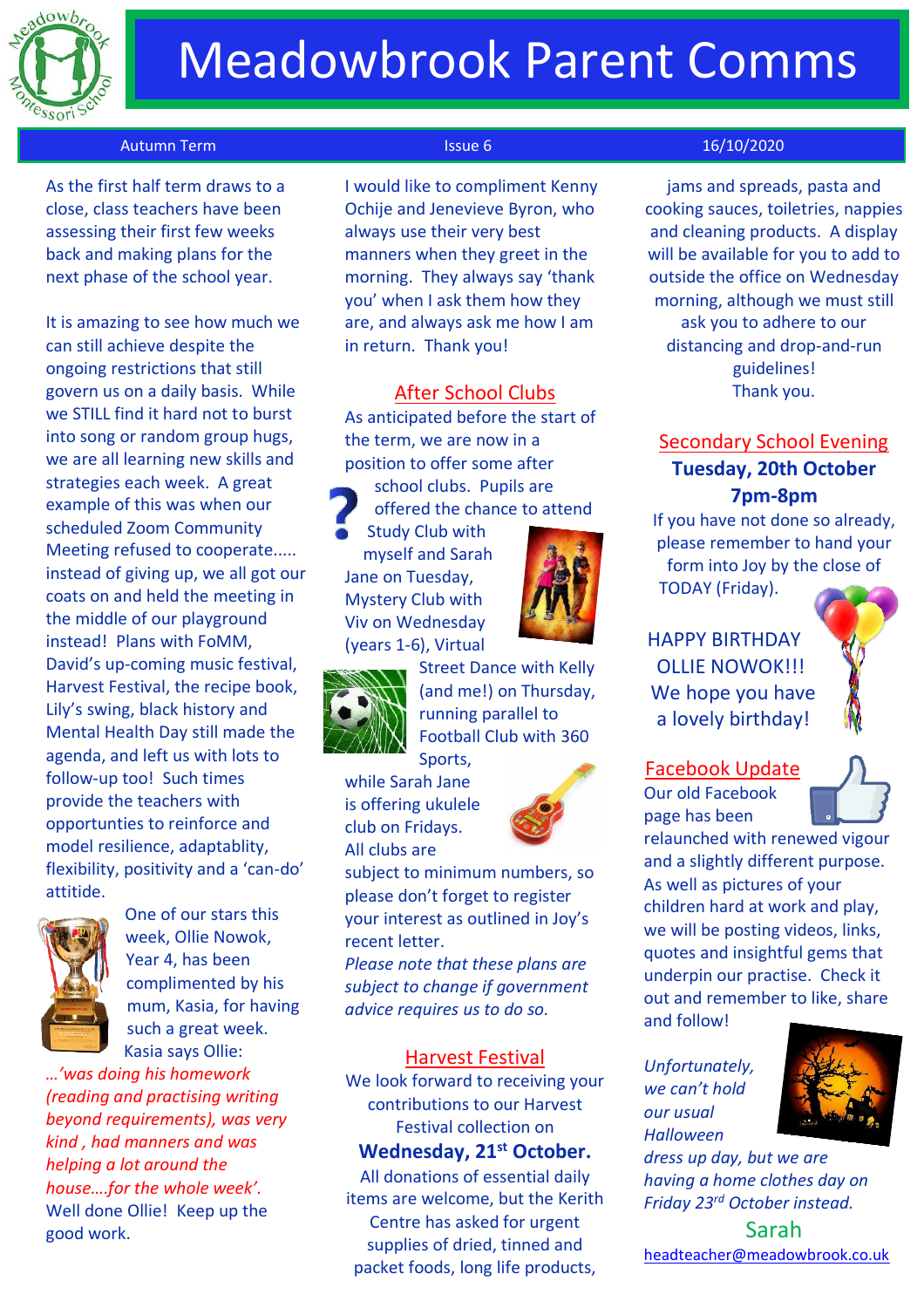

 $\overline{a}$ 

# Meadowbrook Parent Comms

Autumn Term **Issue 6** 16/10/2020

## j Year 3&4 enjoy football fun in the sun……



……and boomwhacker fun in the classroom!

Reception enjoy their Forest School session, while playing in the new mud kitchen. Thank you if you've donated pots and pans…….we've still got room for more!